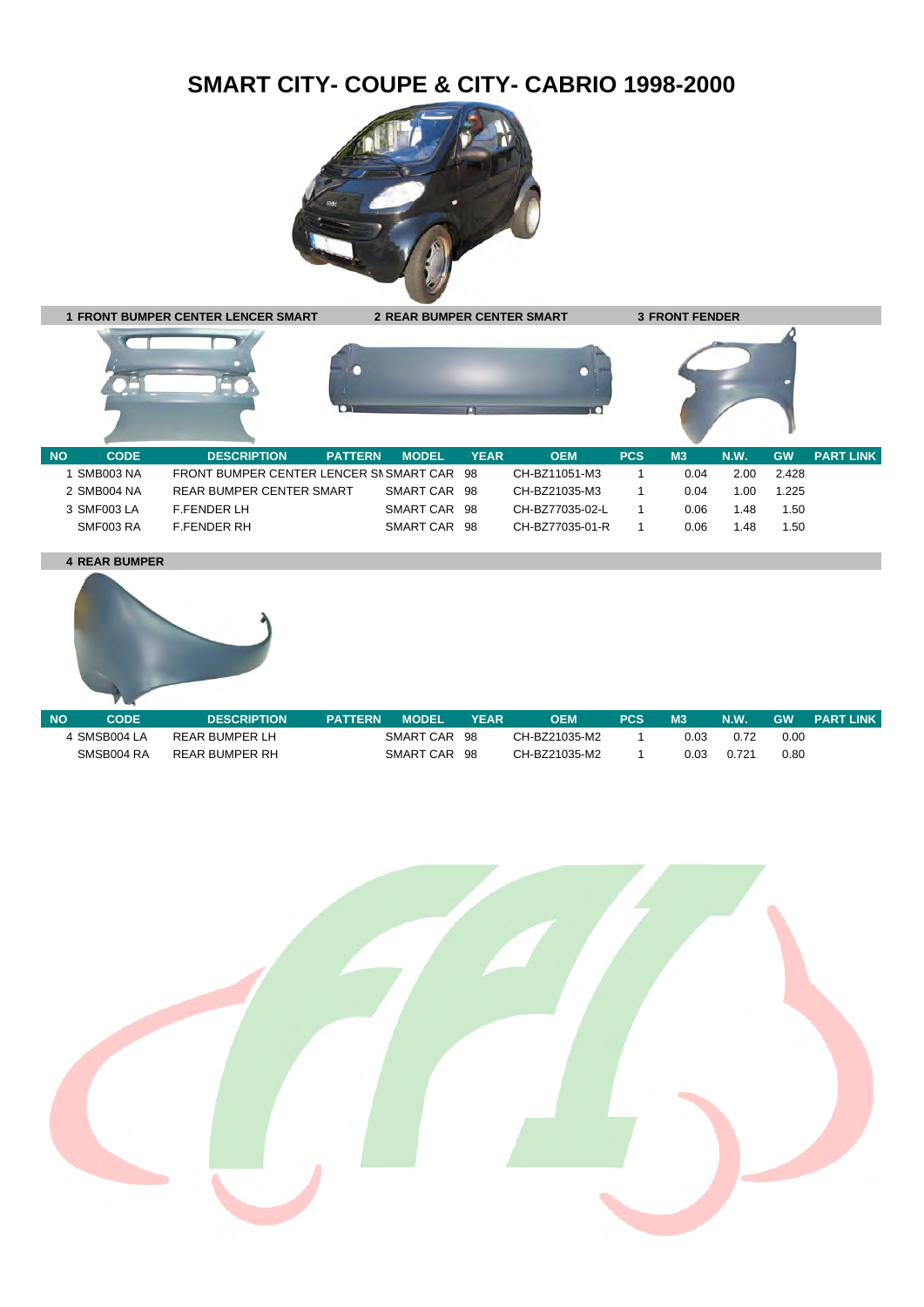## **SMART CROSSBLADE 2003**







| <b>NO</b> | CODE      | <b>DESCRIPTION</b> | <b>PATTERN</b> | <b>MODEL</b> | <b>YEAR</b> | OEM    | PCS | M <sub>3</sub> | N.W.  | <b>GW</b> | <b>PART LINK</b> |
|-----------|-----------|--------------------|----------------|--------------|-------------|--------|-----|----------------|-------|-----------|------------------|
|           | SMF005 LA | <b>E.FFNDFRIH</b>  |                | SMART CAR    | -03         | L04042 |     | 0.06           | .647  | 1.70      |                  |
|           | SMF005 RA | <b>F.FENDER RH</b> |                | SMART CAR    | 03          | L04041 |     | 0.06           | 1.647 | 1.70      |                  |